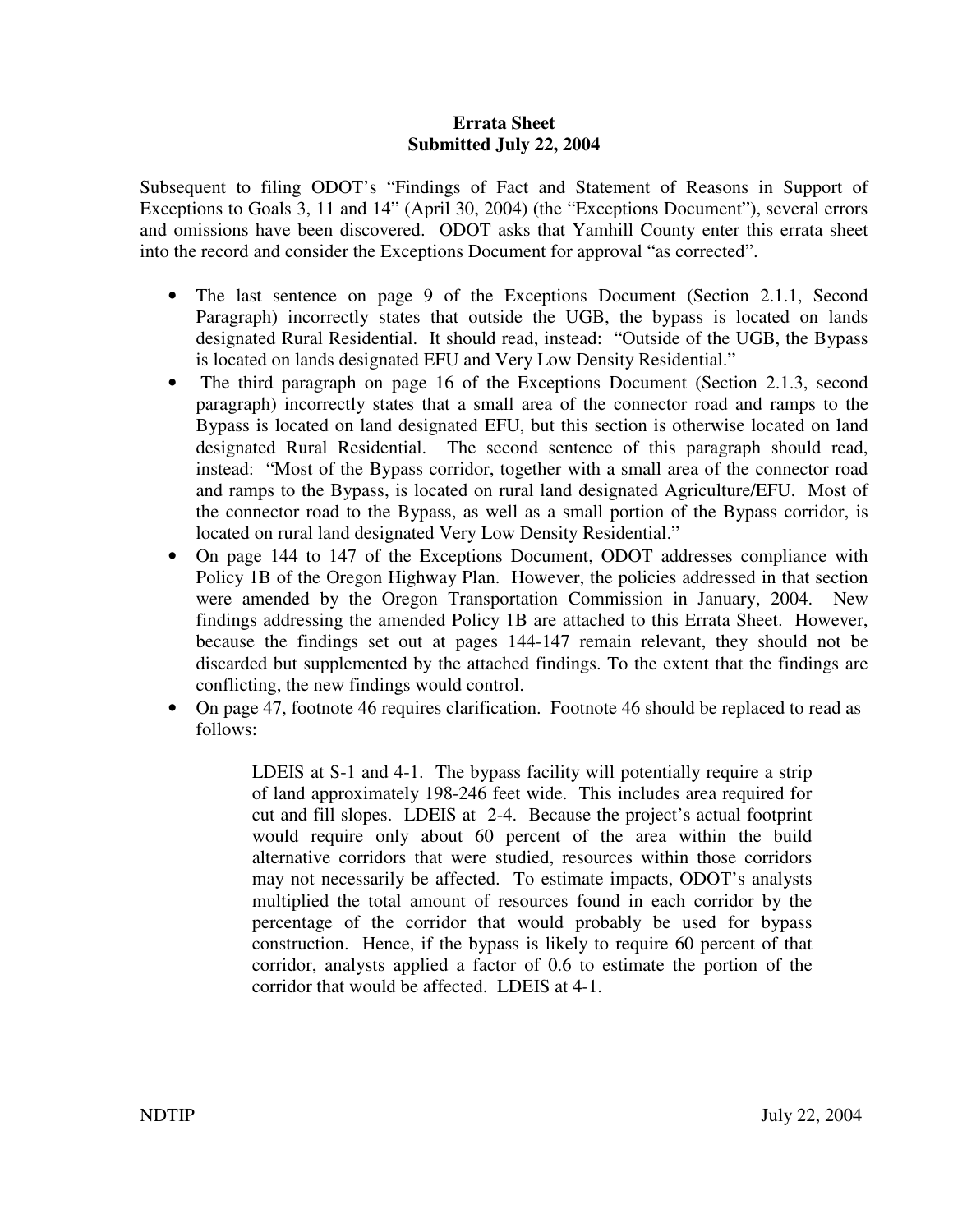establish priorities for UGB expansions that will direct such expansions away from the Bypass interchanges.

**Action 1B.5** provides for ODOT to work with local governments to develop corridor and transportation system plans that protect existing limited access interchanges, emphasizing safe egress from freeways as the highest priority and regional access to freeways as the second highest priority. This policy also provides for consistency with local TSPs. ODOT already has worked cooperatively with the City of Dundee in the development of Dundee's TSP, and it is working with Newberg on that city's TSP update. ODOT also can achieve this policy objective through development of IGAs and IAMPs with Yamhill County and the affected cities as provided for in Policy 3C.

**Action 1B.7** provides for ODOT to use identified highway segment designations and objectives to foster compact development patterns in communities as provided for in their local acknowledged comprehensive plans or TSPs. These include Special Transportation Areas (STAs), within which the primary objective for highway management is to provide access to community activities, businesses and residences and to accommodate pedestrian movement along and across the highway in a downtown, business, or community center district.<sup>225</sup> Because Action 1B.7 applies inside urban growth boundaries rather than to the unincorporated lands that are the subject of this application, Action 1B.7 does not directly apply to this application. Still, as noted in the response to Action 1B.1, ODOT can work with Newberg and Dundee to support more compact development.

**Action 1B.8** provides for ODOT to consider classifications like STAs when it is engaging in planning and decision-making involving, among other things, development of corridor plans, review of local TSPs, review of site acquisition and construction of proposed public facilities, development of major investment studies, and highway facility design and project management. For this project, ODOT considered an STA classification at the suggestion of DLCD. As explained in detail in Section 7.4 above, ODOT concluded that an STA is not an appropriate designation in Dundee at this time. It concluded that Dundee does not currently exhibit the characteristics of an STA as described in **Action 1B.9**.

<sup>225</sup> As described under Action 1A.7, an STA "is a highway segment designation that may be applied to a highway segment when a downtown, business district or community center straddles the state highway within an urban growth boundary… in accordance with Action 1B.9." OHP at 50-51.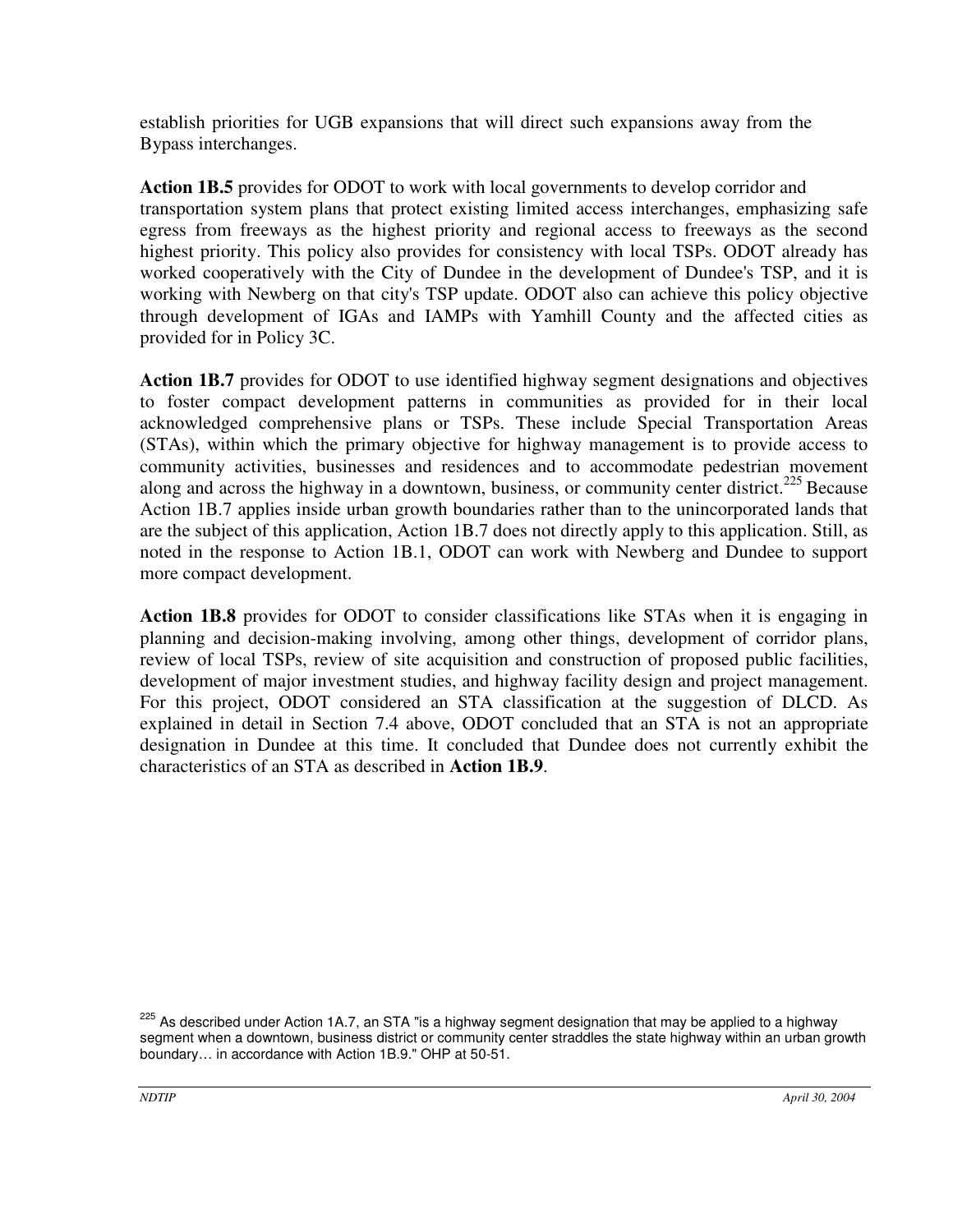**Action 1B.10** provides for ODOT to consider a proposal to establish an STA where compact development did not already exist at the time of adoption of the OHP (i.e., 1999) "only if the proposed STA is already planned in the local or regional adopted comprehensive plan." In 1999, compact development did not exist in Dundee and Dundee's plan did not provide for STAs. Accordingly, Dundee does not qualify for development as an STA under this action item, and consideration of an STA here is not required.

**Action 1B.12** and **Action 1B.13** are directory provisions directing ODOT to encourage local governments to cluster commercial development in community centers, commercial centers or Urban Business Areas, with limited access to the state highway, to reduce the number of vehicle trips and to reduce conflicts with through traffic. While these provisions again focus on lands inside UGBs rather than unincorporated rural lands, it is noted that the Bypass will be access controlled to reduce the number of vehicle trips and to separate through traffic from local traffic.

**Action 1B.14** directs ODOT to work with local governments to accommodate alternative modes on state highways. The NDTIP, including the proposed Bypass, will facilitate improved and faster transit travel through the region on the Bypass and to or from the region on existing Oregon 99W, improving its practical appeal. Bicycle facilities will be provided either as part of the roadway cross-section or as a separate, parallel facility.<sup>226</sup> Also, by removing statewide and many regional trips from existing Oregon 99W, the Bypass will create conditions that are significantly safer for and more favorable to bicyclists and pedestrians traveling along existing Oregon 99W.

In January, 2004, the OTC amended OHP Policy 1B. These findings address compliance with **Policy 1B as amended.**

While the introduction to amended Policy 1B repeats much of the language in *former* Policy 1B, there is more extensive discussion regarding urban form and the functions that state highways can provide. Terms like Special Transportation Areas (STAs), Commercial Centers and Urban Business Areas (UBAs) now are defined in the introduction to Policy 1B rather than under specific actions. Still, the substance of these definitions remains generally the same. For example, like before, STAs are intended to identify highway sections where the need for appropriate local access outweighs considerations of highway mobility. One notable difference is that unlike before, Policy 1B now states that for designated freight routes, through highway mobility has greater importance. *Former* Policy 1B had instead provided that for designated freight routes, "accessibility and mobility needs are balanced."

<sup>226</sup> LDEIS at S-1.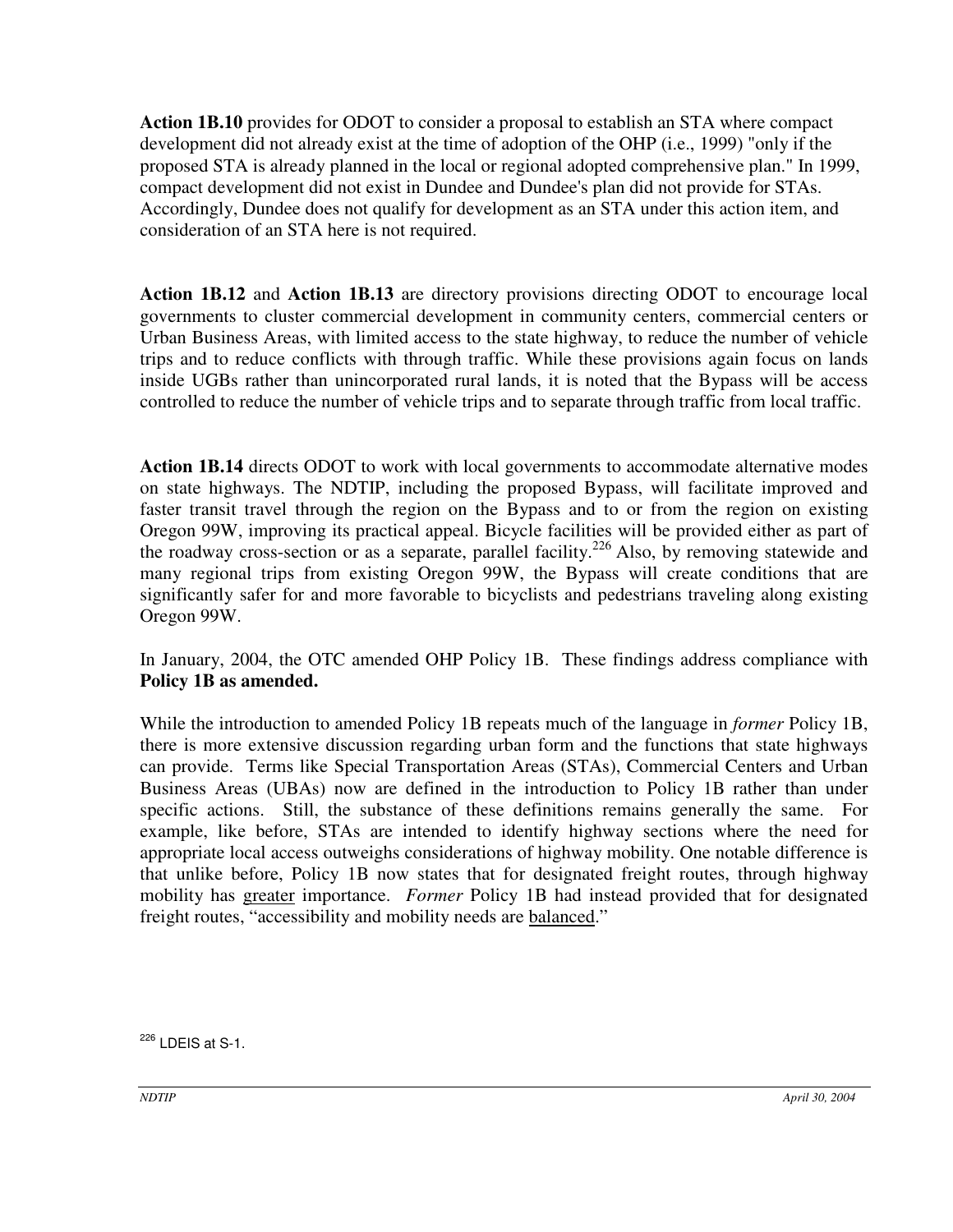Existing Oregon 99W is a designated major freight route. This means that under the amended policy, highway mobility has greater importance than local access. And indeed, the identified transportation need in the Newberg-Dundee urban area is a "mobility" need to move statewide and regional through traffic more efficiently and safely around and through the region. That need, of course, could change after the Bypass is built and operating. Then, the principal focus of Oregon 99W reasonably can shift to local access.

The language of Policy 1B itself is essentially unchanged from before. However, there are numerous changes in the wording of the Actions listed under this policy. Indeed, there are now only 11 Actions, compared to 14 under *former* Policy 1B. These 11 Actions are addressed in turn.

New **Action 1B.1** directs ODOT to actively pursue the objectives and designations in the Background, Intent and Actions in Policy 1B "as appropriate" through access management planning and permitting, facility and transportation system plans, periodic review of local comprehensive plans, local plan and zoning amendments, highway facility design and project development, and other methods and means. ODOT is engaged in steps involving amendments to local comprehensive plans and transportation system plans that in turn will lead to project development (*i.e.*, construction of the Bypass and East Dundee Interchange as well as supporting transportation facilities). Because the Bypass will be a freight route serving interurban statewide and regional travel, ODOT's focus is on mobility rather than local access.

In pursuing its objectives, ODOT is acting consistently with Policy 1B by (1) working collaboratively with Yamhill County and the cities of Newberg, Dundee and Dayton in planning and decision-making relating to transportation system management, (2) coordinating with these communities on transportation and land use decision-making to maintain the mobility and safety of the highway system; (3) providing opportunities to foster compact development patterns in Newberg and Dundee by removing most statewide and regional traffic movements off of existing Oregon 99W in their downtown areas; (4) enhancing livability in Newberg and Dundee by providing relief to the severe congestion in their downtown areas; and (5) supporting acknowledged city and county transportation system plans that in turn support construction of a Newberg-Dundee Bypass. The result of ODOT's efforts will be twofold: a new highway facility (the Bypass) that accommodates statewide and regional passenger and freight traffic, and an existing Oregon 99W where capacity is freed up to accommodate primarily local traffic and where the absence of large volumes of statewide and regional traffic reasonably permits the affected cities to pursue compact development objectives like those in Policy 1B.

**Action 1B.2** directs ODOT to use the rules, standards, policy and guidance developed by ODOT to implement Policy 1B. These include, for example, OAR 734, Division 51; the ODOT Highway Design Manual; and the Transportation Planning Rule (TPR). It is ODOT's intention to design the Bypass to expressway standards consistent with its design manual, and wherever feasible, to apply ODOT's access management standards to the Bypass and its interchanges. The Exceptions Document at pages 46-135 identifies how the proposal is consistent with applicable transportation planning rule policies.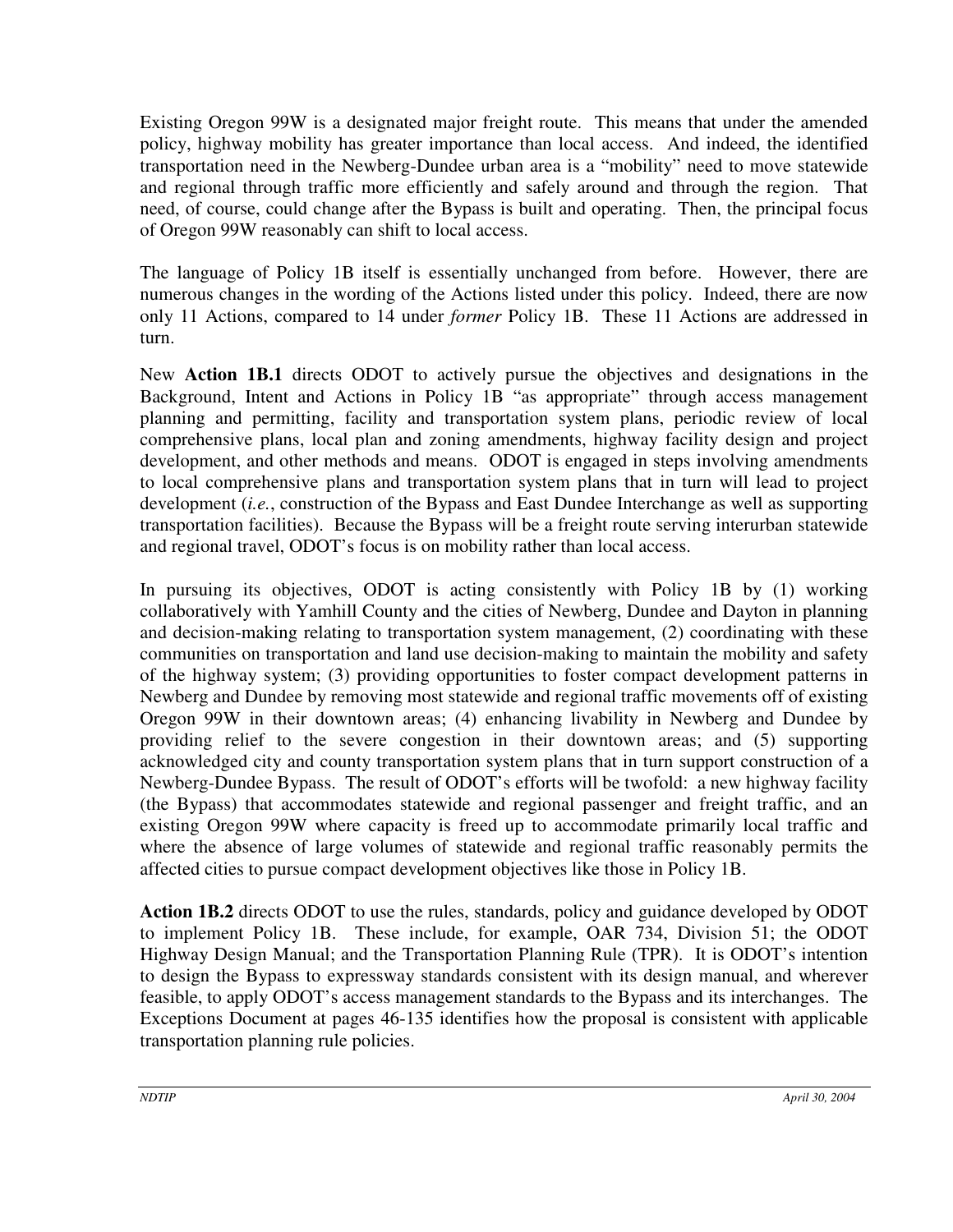**Action 1B.3** directs ODOT to use categories like STAs, UBAs, Commercial Centers and Non-Designated Urban Highways to designate highway segments "when the concept is identified in a local transportation system plan, downtown plan, facility plan or other adopted plan and is supported by both the local government and ODOT." This is not unlike former Actions 1B.7 through 1B.13, addressed above in the Exceptions Document. Here, of course, Newberg and Dundee support a Bypass and the removal of most statewide and regional traffic, including freight traffic, off of Oregon 99W in their downtowns. Dundee's transportation system plan (TSP) does not provide for STA, Commercial Center or UBA designations in Dundee, although it does encourage a more pedestrian friendly urban form with construction of the Bypass. Likewise, Newberg's TSP does not provide for any of these designations. And as explained in the findings addressing *former* Policy 1B, Dundee does not currently exhibit the characteristics of an STA as described in the new language of Policy 1B. Currently, existing Oregon 99W best fits under the category of "Non-Designated Urban Highways." For these, the policy objective is to efficiently move through traffic while also meeting the access needs of nearby properties. Under current conditions and with anticipated growth, neither of these objectives can be reasonably met.

**Action 1B.4** directs ODOT to work with local governments to obtain plan and zoning regulations that are consistent with the TPR and this policy. Compliance with TPR requirements is addressed above in Section 7 of this application. Action 1B.4 also identifies steps that ODOT may take when plan and zoning regulations are not yet in place, with the aim of getting local governments to move in the direction of Policy 1B objectives. Here, Newberg, Dundee and Yamhill County each have acknowledged TSPS. However, those TSPs do not provide for categories like STAs, Commercial Centers or UBAs within Newberg or Dundee (although this could change once the Bypass has removed the heavy daily volumes of statewide and regional traffic from existing Oregon 99W). To the extent Action 1B.4 encourages a more compact form of development, the Bypass will change the type of traffic using existing Oregon 99W in a manner that would support compact forms of development in the future.

**Action 1B.5** directs ODOT to develop and implement plans that support compact development, including but not limited to highway segment designations such as STAs, UBAs and Commercial Centers. This includes supporting plans, strategies, and local ordinances that include parallel and interconnected local roadway networks to encourage local automobile trips off the state highway; transit, bicycle and pedestrian facilities; designing and orienting buildings that accommodate bicycle and pedestrian use; providing for infill development and redevelopment and for public and shared parking; expansion of intensive urban development away from rather than along state highways; and other supporting public investments that encourage compact development and development within centers. Construction of the Bypass and the East Dundee Interchange is consistent with achieving these objectives. Once built, they will allow existing Oregon 99W to function as a local roadway that can help keep local traffic off of the Bypass. They support development of safe bicycle and pedestrian facilities along Oregon 99W by removing very high volumes of statewide and regional trips, including freight trips, from existing Oregon 99W. Those trips today pose a safety threat to bicycle and pedestrian as well as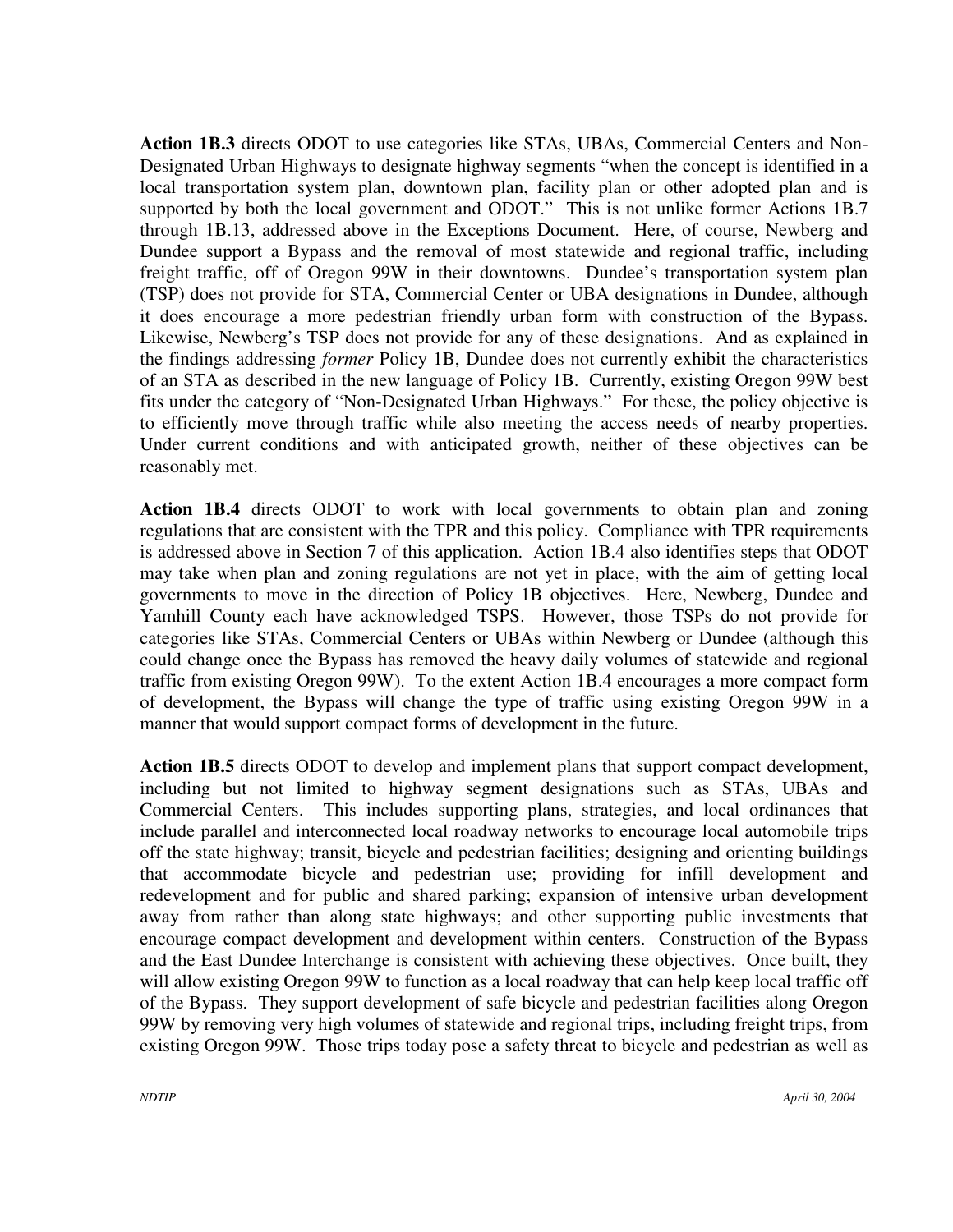automobile travel. The Bypass Project also supports infill, redevelopment, and the use of shared parking and compact development in Dundee and Newberg by providing conditions (e.g., significantly lower daily traffic volumes on Oregon 99W) under which those kinds of developments are much more likely to occur. Indeed, Dundee's acknowledged TSP and its Vision Statement expressly encourage the Bypass in order to achieve these kinds of results in downtown Dundee along existing Oregon 99W. Efforts to support transit will be part of the Alternate Modes and Land Use program described in the LDEIS.

**Action 1B.6** directs ODOT to help protect state highway function by working with local jurisdictions in developing land use and subdivision ordinances, including: a process for coordinated review of future land use decisions affecting transportation facilities, corridors and streets; a process to apply conditions to development proposals in order to minimize adverse impacts to transportation facilities, corridors and sites; regulations assuring that amendments to land use designations, densities and design standards are consistent with the functions, capacities and highway mobility standards of facilities identified in the OHP and adopted highway corridor plans; refinement of zoning and permitted uses to reflect the effects of various uses on traffic generation; standards to protect future operations of state highways and other roads; and access control measures.

The Dundee TSP and the draft TSP currently under review for the City of Newberg provides for coordinated review of future land use decisions affecting state transportation facilities. As part of the Bypass Project, consistent with Action 1B.6, ODOT is working with Yamhill County and the cities of Newberg, Dundee and Dayton to (1) adopt new comprehensive plan or transportation system plan policies aimed in large measure at protecting the function of the Bypass and the East Dundee Interchange. These include additional provisions for coordinated review of future land use actions, and identifying additional study areas for access management along the state highways within the Newberg Dundee study area; and (2) adopt new overlay zones for lands near interchange ramps, again to protect the function of the interchange and the Bypass until Interchange Area Management Plans can be developed and adopted. In addition ODOT and each of the local jurisdictions are in the process of adopting intergovernmental agreements (IGAs) that in turn identify a planning process for the development of Interchange Area Management Plans that will address long-term management of land uses within a distance of ¼ mile of each interchange within an urban growth boundary and ½ mile of each interchange outside the UGB and local circulation and access issues in order to achieve ODOT standards for access management and ensure continued consistency with TPR standards.

**Action 1B.7** directs ODOT to assist local governments in implementing state access management standards and policies by working with them to develop access management strategies, plans or access management components in comprehensive plans, facility plans and/or transportation system plans. For this project, this will happen through local adoption of new plan policies addressing the Bypass, the adoption of interchange overlay districts, and the adoption of IGAs by Yamhill County and the cities of Newberg, Dundee and Dayton. As recognized in the IGAs, more specific access management plans will be developed during the design phase of the project. The access management plans will include the areas within the Interchange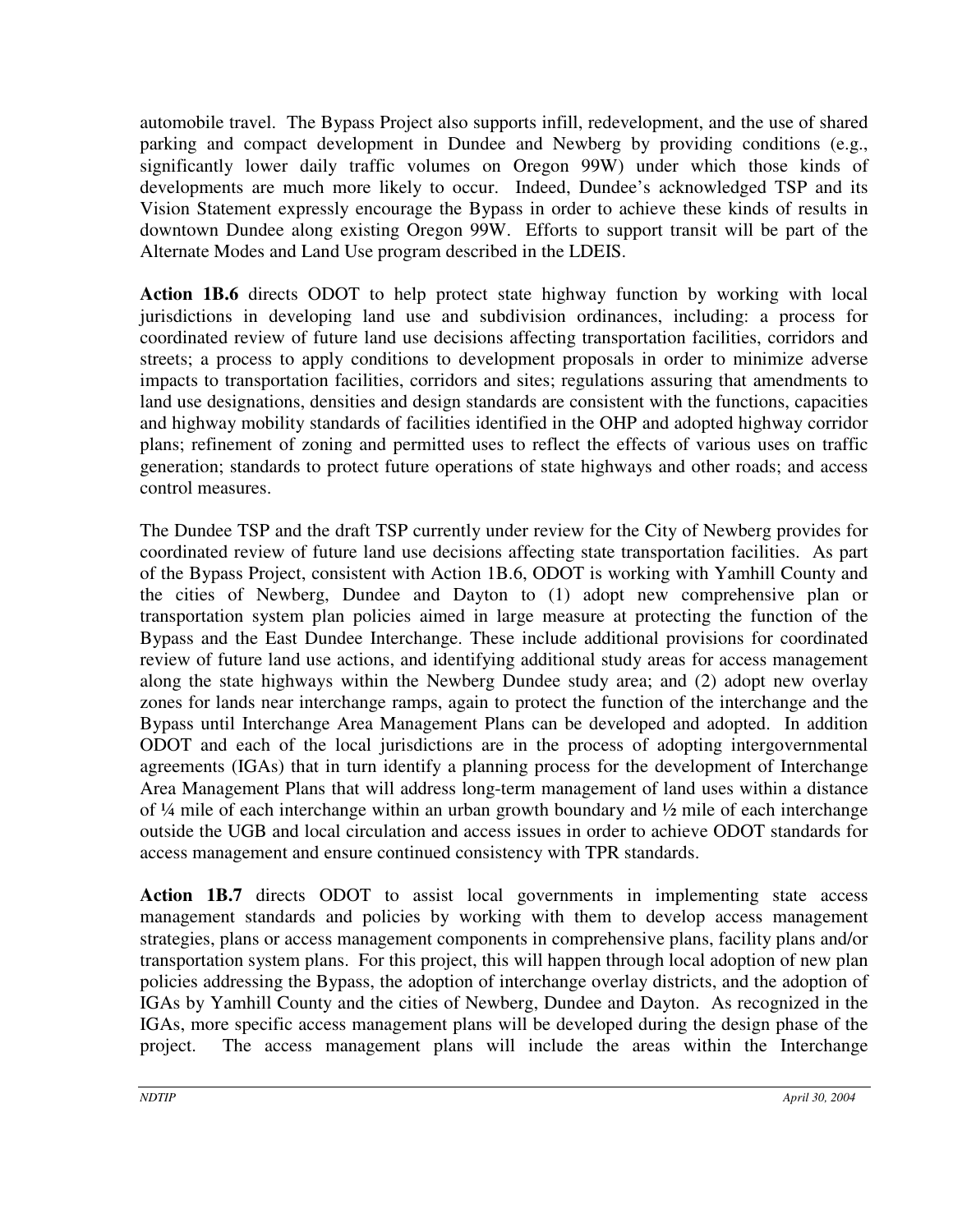Management Study Areas as well as additional segments of the State Highways in the vicinity of the Bypass project.

**Action 1B.8** directs ODOT to work with local governments to maintain the highway mobility standards on state highways by creating effective development practices through various means, including (1) developing an adequate local network of arterials, collectors and local streets to limit the use of state highways and interchanges for local trips; (2) reducing access to state highways by use of shared driveways, access from side and back roads, and frontage roads, and by development of local street networks as redevelopment along state highways occurs; (3) clustering development in compact development patterns off of state highways; (4) developing comprehensive plan, zoning and site plan review provisions that address highway mobility standards; and (5) avoiding expansions of urban growth boundaries along statewide highways and around interchanges unless ODOT and the local governments agree to an appropriate interchange area management plan to protect highway operation or access management plan for segments along non-freeway highways.

Here, ODOT has taken many steps towards achieving the objectives of this policy. First, with the Bypass and East Dundee Interchange, Oregon 99W once again can comply with ODOT's highway mobility standards. This makes "maintaining" those standards all the more meaningful. Second, ODOT is negotiating comprehensive plan and transportation system plan amendments and IGAs with the affected jurisdictions that include not only new policies aimed at maintaining highway functions (which should concurrently maintain mobility), but also provisions to ensure an adequate, well connected local road network that would limit use of the Bypass for local trips by significantly reducing local road congestion. The Bypass project itself includes local road improvements between Newberg and Dundee to help reduce traffic on 99W. In addition, ODOT has committed to coordinating with each of the local jurisdictions, individually and collectively to develop local road improvements to enhance local circulation. With the Bypass, Oregon 99W and the local road networks in Newberg and Dundee will be much better equipped to accommodate local traffic, removing any need for local traffic to use the Bypass for short trips.

Third, as part of the Bypass Project, ODOT will develop comprehensive access management strategies for segments of the state highways in the Newberg Dundee area in an effort to achieve compliance with ODOT access management requirements, which include use of shared driveways and new frontage roads where appropriate. Fourth, by eliminating congestion on local roads, Newberg and Dundee will be better able to accommodate more compact development on existing Oregon 99W. Fifth, the local jurisdictions have adopted comprehensive policies or interim measures to avoid expansion of the UGB along existing state highway facilities.

**Action 1B.9** directs ODOT to develop facility and transportation system plans that protect existing limited access interchanges. Because the Bypass proposal does not involve any existing limited access interchanges, Action 1B.9 does not apply. However, ODOT will be developing Interchange Area Management Plans for each interchange that will meet this same objective.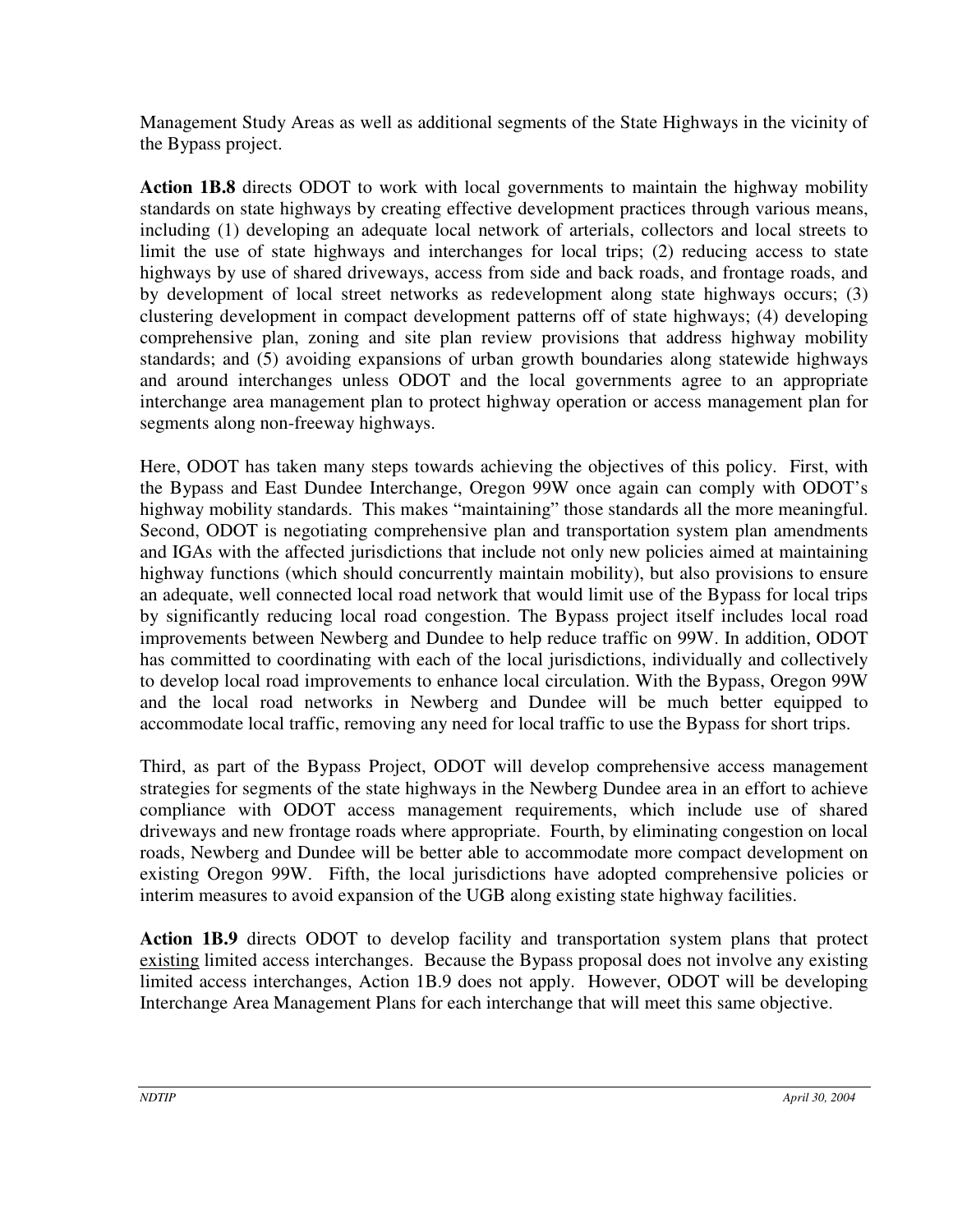**Action 1B.10** directs ODOT to continue to develop and implement design guidelines for highways that describe a range of automobile, pedestrian, bicycle or transit travel alternatives. The guidelines should include appropriate design features such as lighted, safe and accessible bus stops; on street parking; ample sidewalks; pedestrian crossings; pedestrian scale lighting; street trees; and related features.

The development of design guidelines is not an action directly applicable to development of a project. However, ODOT will apply appropriate design guidelines in the development of the design of the Project. In addition, the Bypass project includes an Alternative Modes and Land Use program (AMLU) that fosters a range of transportation alternatives. A description of the AMLU program can be found at Appendix B of the Draft Location EIS. ODOT and local jurisdictions are in the process of committing to implementing portions of the AMLU program through Intergovernmental Agreements. Again, these design guidelines will be applied as appropriate.

**Action 1B.11** directs ODOT to work to accommodate alternative modes on state highways according to the various types of land uses and highways. An Alternative Modes and Land Use Program is an element of the Newberg-Dundee Transportation Improvement Project.

A description of the expansive program is found at Appendix B of the Draft Location EIS. Each jurisdiction is currently in the process of developing an IGA with ODOT which identifies the planning process and planning obligations of ODOT and the local jurisdictions through the development of the bypass project. Each IGA includes a commitment to work together to develop alternative modes and implement land use policies along the state highways.

While ODOT recognizes significant differences between the wording of the Actions under *former* Policy 1B and Policy 1B as adopted in January, 2004, much of its analysis of compliance with former Policy 1B remains relevant to the new policies. Accordingly, ODOT relies on that analysis as well to demonstrate compliance with revised OHP Policy 1B.